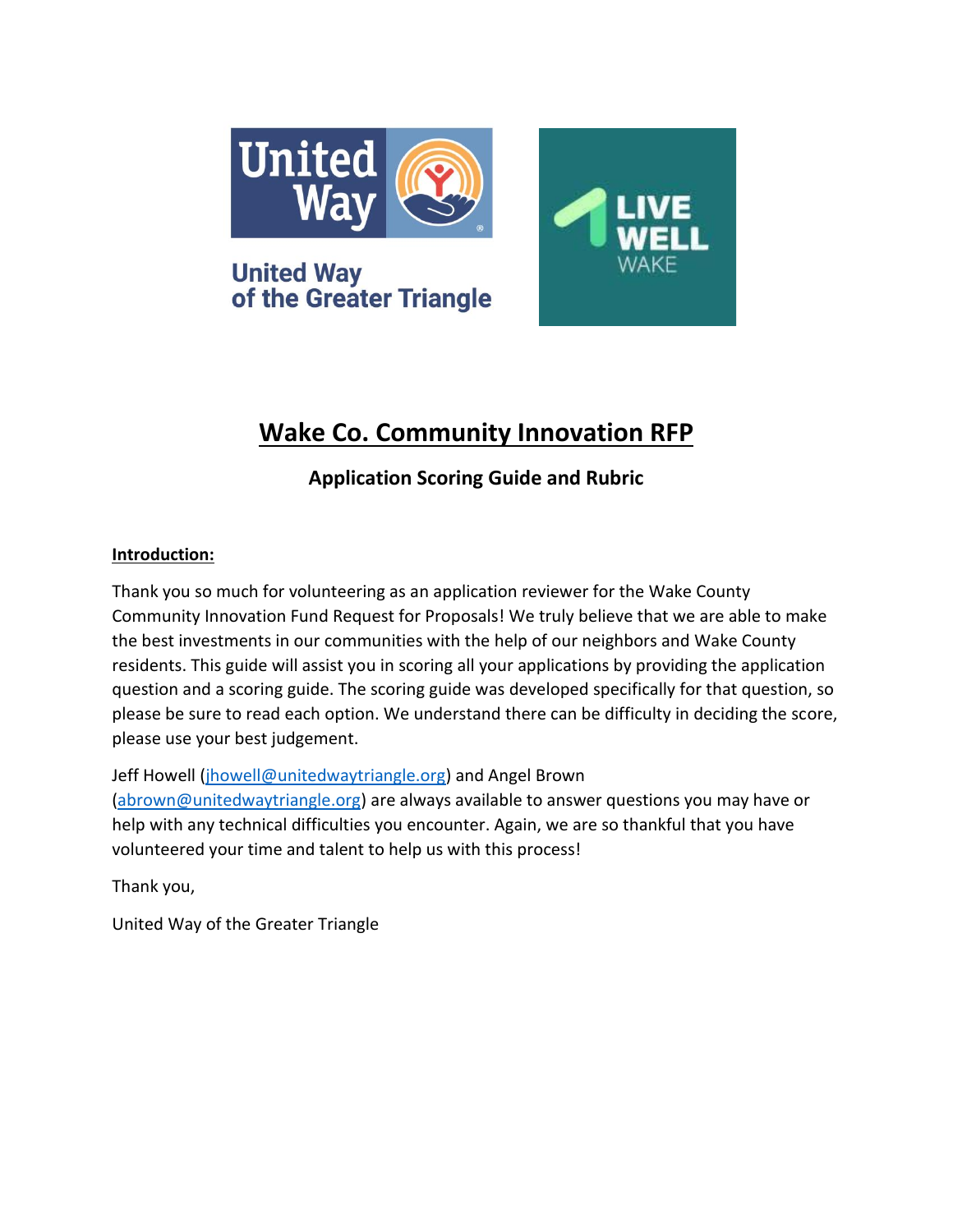#### **Scoring Guide**

Please use the rubric below to evaluate the merits of the application for additional funding through the CDC to support five organizations addressing the social determinants that increase the risk of individuals experiencing COVID-19. Please exclude any pre-existing relationships or knowledge of the organization; only evaluate the organization based on what is provided in this application.

## *The following questions are regarding demographic information and WILL NOT be scored according to a rubric:*

- *Name of Organization*
- *Organization's Address*
- *Name of Executive Director*
- *Executive Director Email Address*
- *What is the race and/or ethnicity of the Executive Director?*
- *What is the gender identity of the Executive Director?*
- *What is your organization's current budget?*
- *Does your organization have a DEI Commitment or Belief Statement? If yes, please include below*
- *Describe the leadership demographics (including board members) of your organization*
- *Through this funding, which zip codes will your organization serve?*

## **The following questions WILL be scored according to the scoring rubric below:**

#### **Question 1: Which of the Live Well Wake priorities will this funding be applied to?**

- Score of 1- The applicant selects one of the Live Well Wake priorities of Access to Healthcare, Mental Health, and Housing
- Score of 3- The applicant selects two of the Live Well Wake priorities of Access to Healthcare, Mental Health, and Housing
- Score of 5- The applicant selects all of three of the Live Well Wake priorities of Access to Healthcare, Mental Health, and Housing

## **Question 2: What impact do you hope to have with this funding?**

- Score of 1- The applicant does not state the impact they hope to have with the funding
- Score of 2- The applicant states the minimal impact they hope to have with the funding
- Score of 3- The applicant states the moderate impact they hope to have with the funding, but does not intend to drive systemic change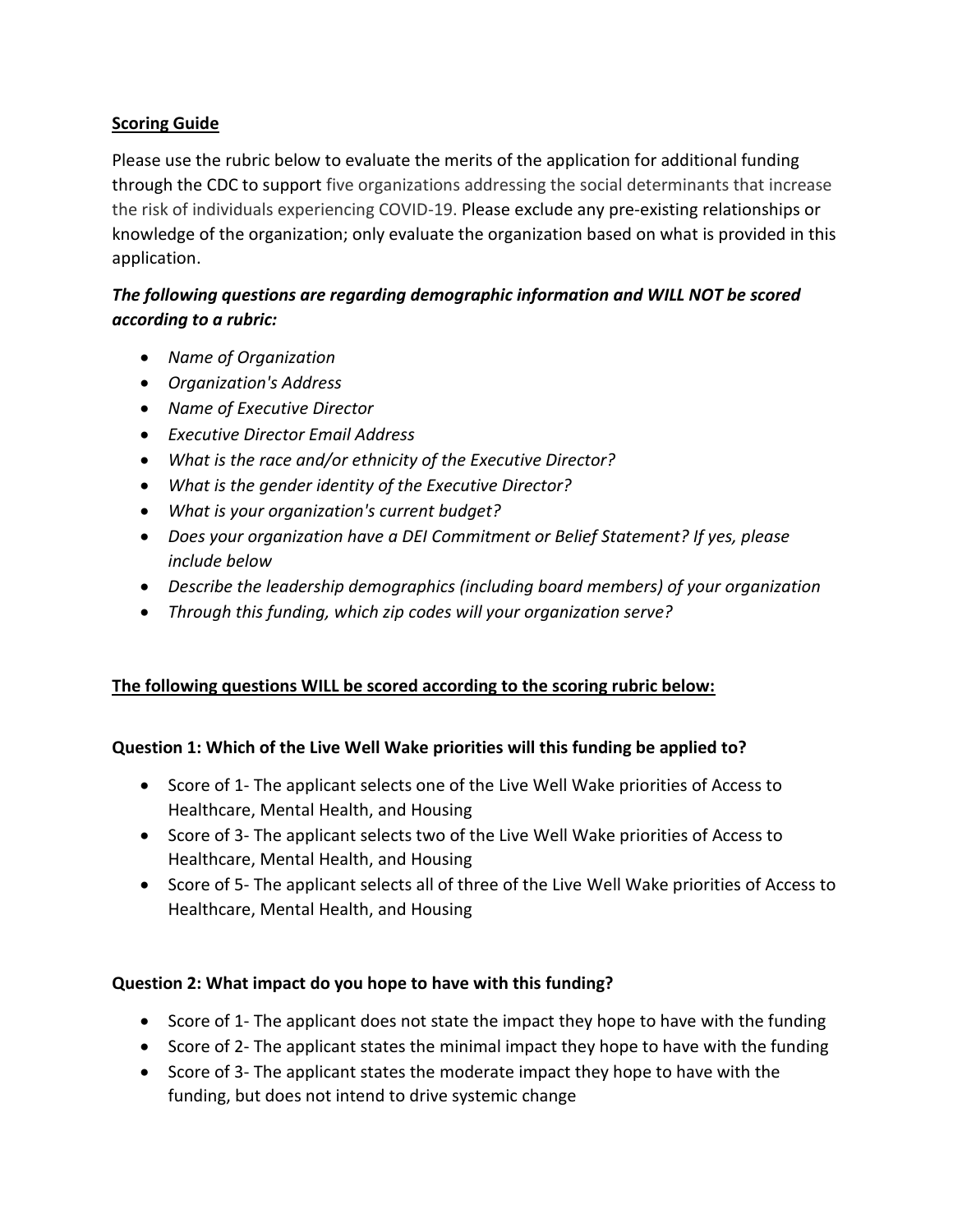- Score of 4- The applicant states the larger impact they hope to have with the funding, and somewhat provides an understanding of how the work will impact clients both individually and collectively toward systemic change
- Score of 5- The applicant thoroughly states meaningful and authentic impact with the community and confidently understands how the work will impact clients both individually and collectively toward systemic change

#### **Question 3: How is your organization advancing health equity in Wake County?**

- Score of 1- The applicant does not describe how their organization is advancing health equity in Wake County
- Score of 2- Includes most of 1 and some of 3
- Score of 3- The applicant has made general connections to their work and advancing health equity
- Score of 4- Includes most of 3 and some of 5
- Score of 5- The applicant draws a clear and direct connection between the work of their organization and systems level changes needed to advance health equity

#### **Question 4: Why are you interested in this funding?**

- Score of 1- The applicant does not describe why they are interested in the funding
- Score of 2- Includes most of 1 and some of 3
- Score of 3- The applicant describes somewhat why they are interested in the funding
- Score of 4- Includes most of 3 and some of 5
- Score of 5- The applicant thoroughly and authentically describes their interest in this funding and how their organization is addressing the social determinants that increase the risk of individuals experiencing COVID-19

# **Question 5: How do you plan to address the social determinants of health related to COVID-19 in Wake County?**

- Score of 1- The applicant does not describe how they plan to address the social determinants of health related to COVID-19
- Score of 2- The applicant somewhat describes how they plan to address the social determinants of health related to COVID-19
- Score of 3- The applicant describes how they plan to address the social determinants of health related to COVID-19, but does not describe the intended outcomes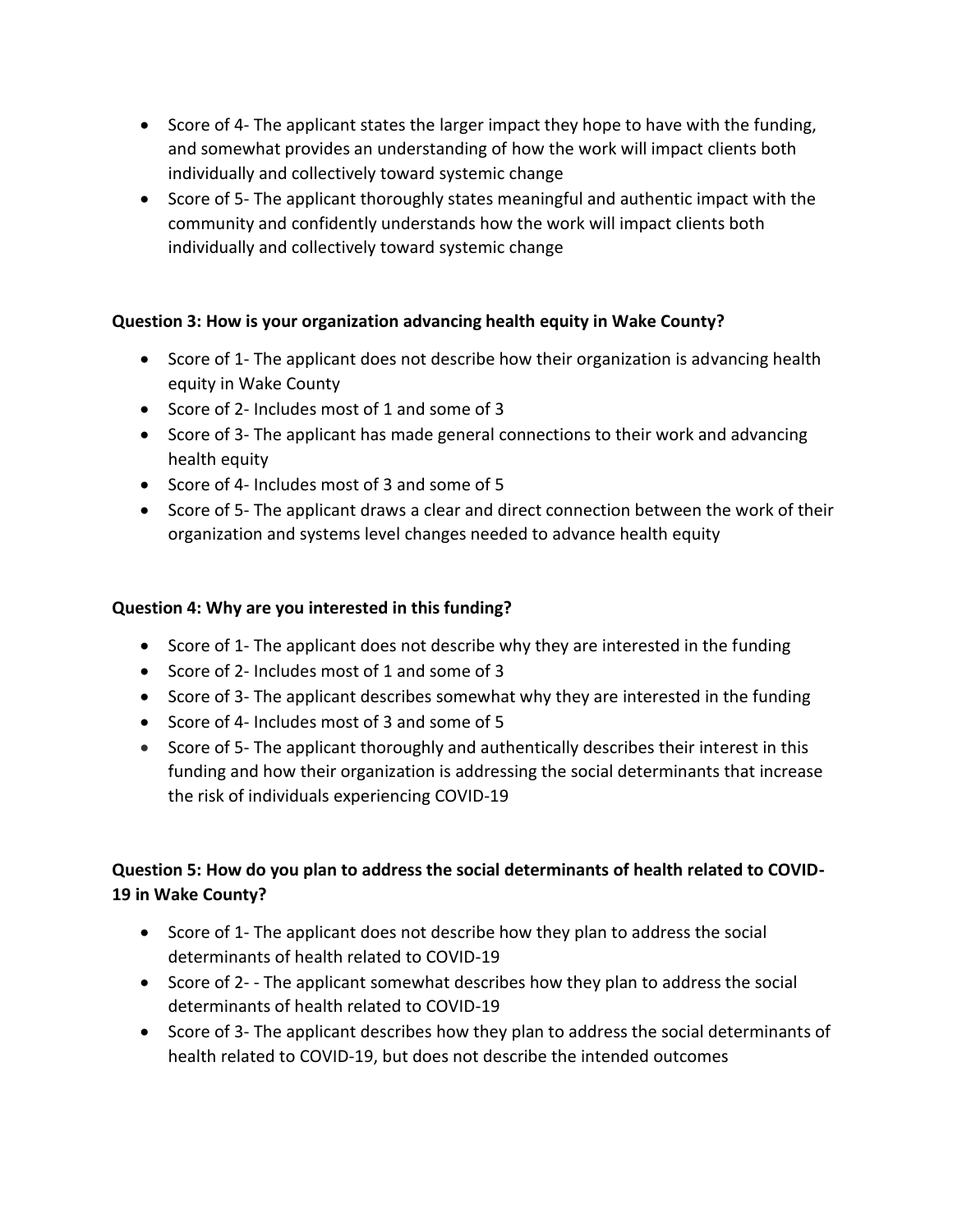- Score of 4- The applicant describes how they plan to address the social determinants of health related to COVID-19, and how their plan will advance the outcomes of change in the Live Well Wake priorities of access to healthcare, mental health, and housing
- Score of 5- The applicant describes and strongly believes they have a plan to address the social determinants of health related to COVID-19, and the degree to which the plan will advance the outcomes of *systemic change* in the Live Well Wake priorities of access to healthcare, mental health, and housing

# **Question 6: How will you specifically work with populations at higher risk and/or those experiencing the most negative impacts of COVID-19?**

- Score of 1- The applicant does not describe how they specifically work with populations at higher risk and/or those experiencing the most negative impacts of COVID-19
- Score of 2- Includes most of 1 and some of 3
- Score of 3- The applicant somewhat describes how they specifically work with populations at higher risk and/or those experiencing the most negative impacts of COVID-19
- Score of 4- Includes most of 3 and some of 5
- Score of 5- The applicant thoroughly and authentically describes how they specifically work with populations at higher risk and/or those experiencing the most negative impacts of COVID-19 based on their proximity or lived experience with those populations

# **Question 7: Describe the community you plan to serve and your relationship in these communities. Please include demographics, strengths, and needs.**

- Score of 1- The applicant does not describe the community they plan to serve and their relationship in these communities, and does not include demographics, strengths, and needs
- Score of 2- Includes most of 1 and some of 3
- Score of 3- The applicant somewhat describes the community they plan to serve and their relationship in these communities including demographics, strengths, and needs
- Score of 4- Includes most of 3 and some of 5
- Score of 5- The applicant thoroughly and authentically describes the community they plan to serve and their relationship in these communities, including demographics, strengths, and needs, due to their proximity and/or lived experience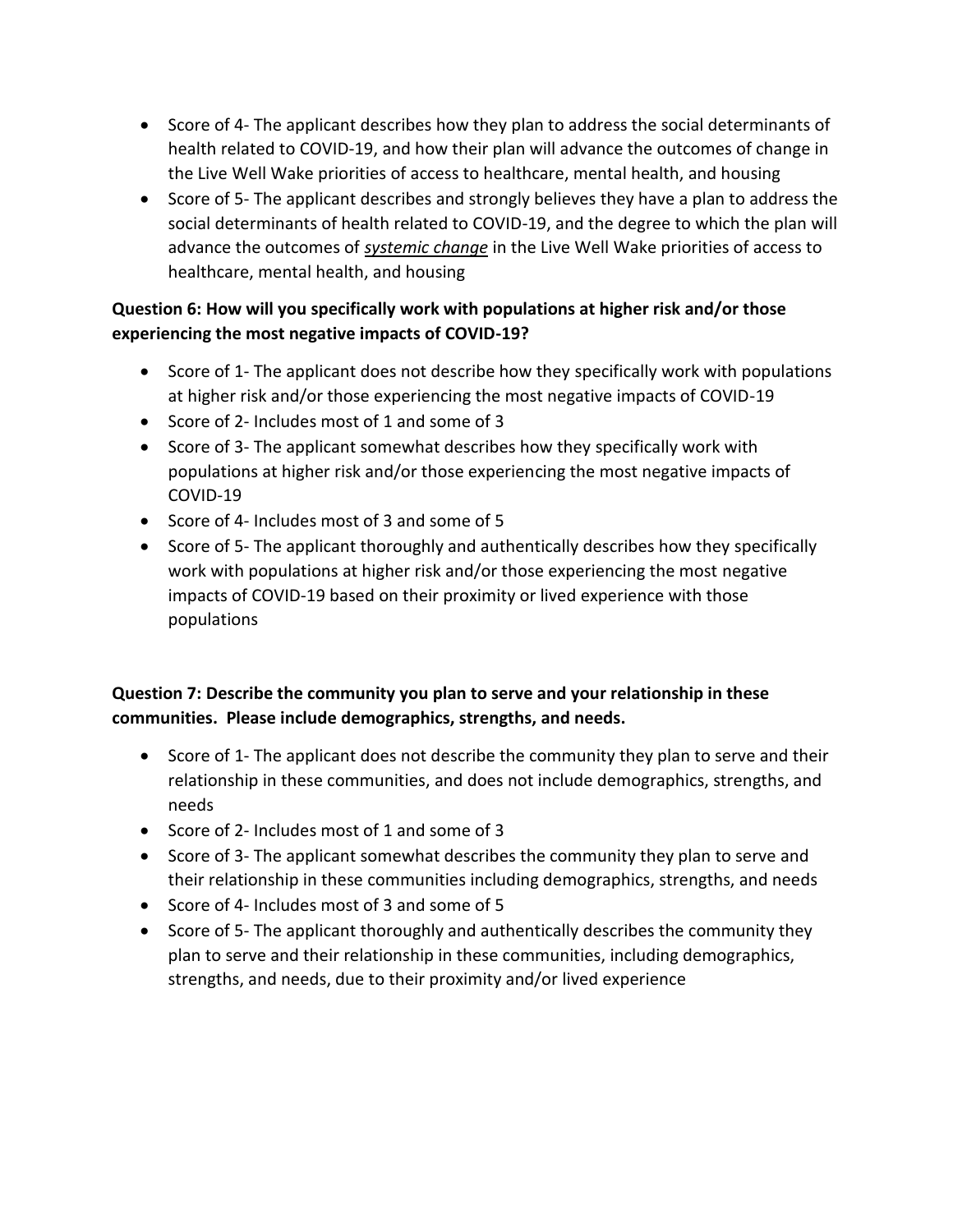# **Question 8: How do you plan to involve folks with lived experience in your decision making and/or programs?**

- Score of 1- The applicant does not state how they plan to involve folks with lived experience in their decision making and/or programs
- Score of 2- Includes most of 1 and some of 3
- Score of 3- The applicant somewhat states how they plan to involve folks with lived experience in their decision making and/or programs
- Score of 4- Includes most of 3 and some of 5
- Score of 5- The applicant thoroughly and authentically states how they currently and plan to involve folks with lived experience in their decision making and/or long-term aspect of their programs

**Question 9:** List the organizations you will collaborate with for this program. If funding will be shared, please note how.

- Score of 1- The applicant does not list the organizations they plan to collaborate with for this program
- Score of 2- The applicant is developing or aware of key collaborations that need to be built for this program
- Score of 3- The applicant lists the organizations they will collaborate with, and somewhat how funding will be shared
- Score of 4- The applicant lists the organizations they will collaborate with, the list seems aligned and sufficient to advance the intended program and outcomes, and how the funding will be shared
- Score of 5- The applicant lists organizations they will collaborate with for the program to provide holistic support for the intended program and outcome, and how the funding will be shared

**Question 10:** Please upload a proposed budget for the \$100,000 grant.

- Score of 1- The applicant does not upload a proposed budget for the \$100,000 grant
- Score of 2- Includes most of 1 and some of 3
- Score of 3- The applicant uploads an incomplete or vague budget for the \$100,000 grant
- Score of 4- Includes most of 3 and some of 5
- Score of 5- The applicant uploads a detailed and thorough budget for the \$100,000 grant